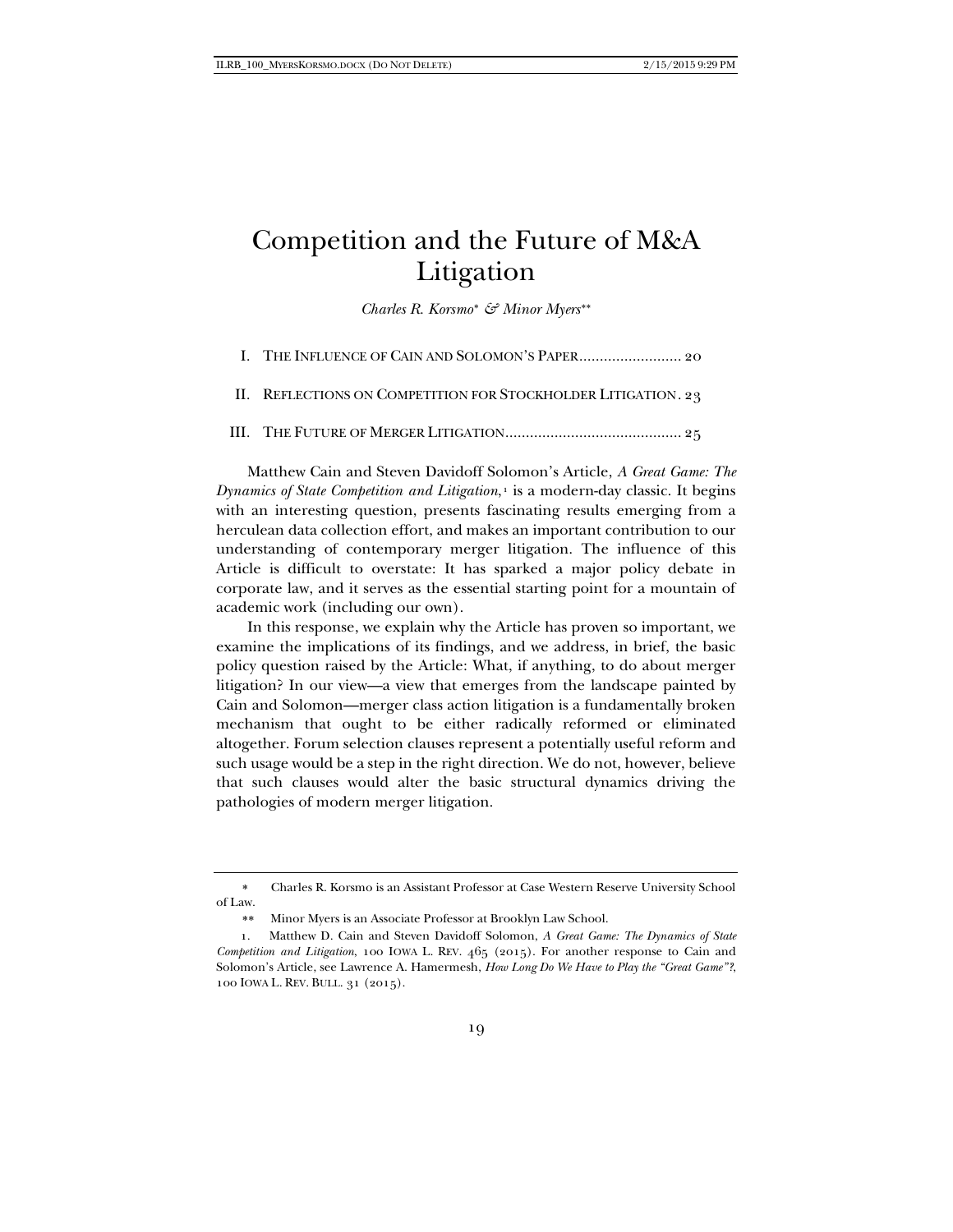## I. THE INFLUENCE OF CAIN AND SOLOMON'S PAPER

The basic debate in the literature over the desirability (or existence) of state competition for incorporations has focused chiefly on the production of substantive corporate law. Substantive law, of course, matters only if enforced, and derivative and class action litigation are the mechanisms of enforcement. Litigation and litigants played a prominent role in Jonathan Macey and Geoffrey Miller's interest group theory of Delaware law. They posited that "the rules that Delaware supplies often can be viewed as attempts to maximize revenues to the bar, and more particularly to an elite cadre of Wilmington lawyers who practice corporate law in the state."<sup>[2](#page-1-0)</sup> The question that Cain and Solomon investigate is the related and fascinating possibility that states might compete not only for incorporations through the production of substantive law but also for litigation.

Answering this question requires comprehensive data on the incidence of litigation in a context where competition is possible. Cain and Solomon examine merger litigation, a natural setting. Prior to Cain and Solomon's heroic efforts, a comprehensive empirical picture of litigation simply did not exist. In their Article, they present an extraordinary hand-collected data set on merger litigation from 2005 through 2011. Their data cover 1,117 transactions, 627 of which—approximately 56%—attracted litigation. The rising incidence of merger litigation was not an entirely unexpected phenomenon, thanks to the important study by Professors Randall Thomas and Robert Thompson that examined litigation in the Delaware Court of Chancery between 1999 and 2000.[3](#page-1-1) But the descriptive statistics that Cain and Solomon present in their Article are extraordinary, revealing for the first time the sheer scale of the recent change.

Cain and Solomon document a staggering increase in the incidence of merger litigation over their study period. As late as 2007, only approximately 40% of transactions faced a fiduciary class action. While it is possible to question whether almost half of merger transactions involved conduct that could be plausibly characterized as a breach of fiduciary duty, a  $40\%$ incidence of litigation at least suggests some discrimination is being applied in deciding to file a class action. The same cannot be said of merger litigation today. By 2011, over 90% of transactions spawned fiduciary duty class actions. Either corporate boards have suddenly become dramatically more villainous, or Cain and Solomon have uncovered evidence that plaintiffs' attorneys are now filing challenges to merger transactions virtually indiscriminately.

In early 2012, Cain and Solomon publicly released the working paper that became the present Article. The working paper immediately attracted a

<span id="page-1-0"></span><sup>2.</sup> Jonathan R. Macey & Geoffrey P. Miller, *Toward an Interest-Group Theory of Delaware Corporate Law*, 65 TEX. L. REV. 469, 472 (1987).

<span id="page-1-1"></span><sup>3.</sup> *See* Robert B. Thompson & Randall S. Thomas, *The New Look of Shareholder Litigation: Acquisition-Oriented Class Actions*, 57 VAND. L. REV. 133 (2004).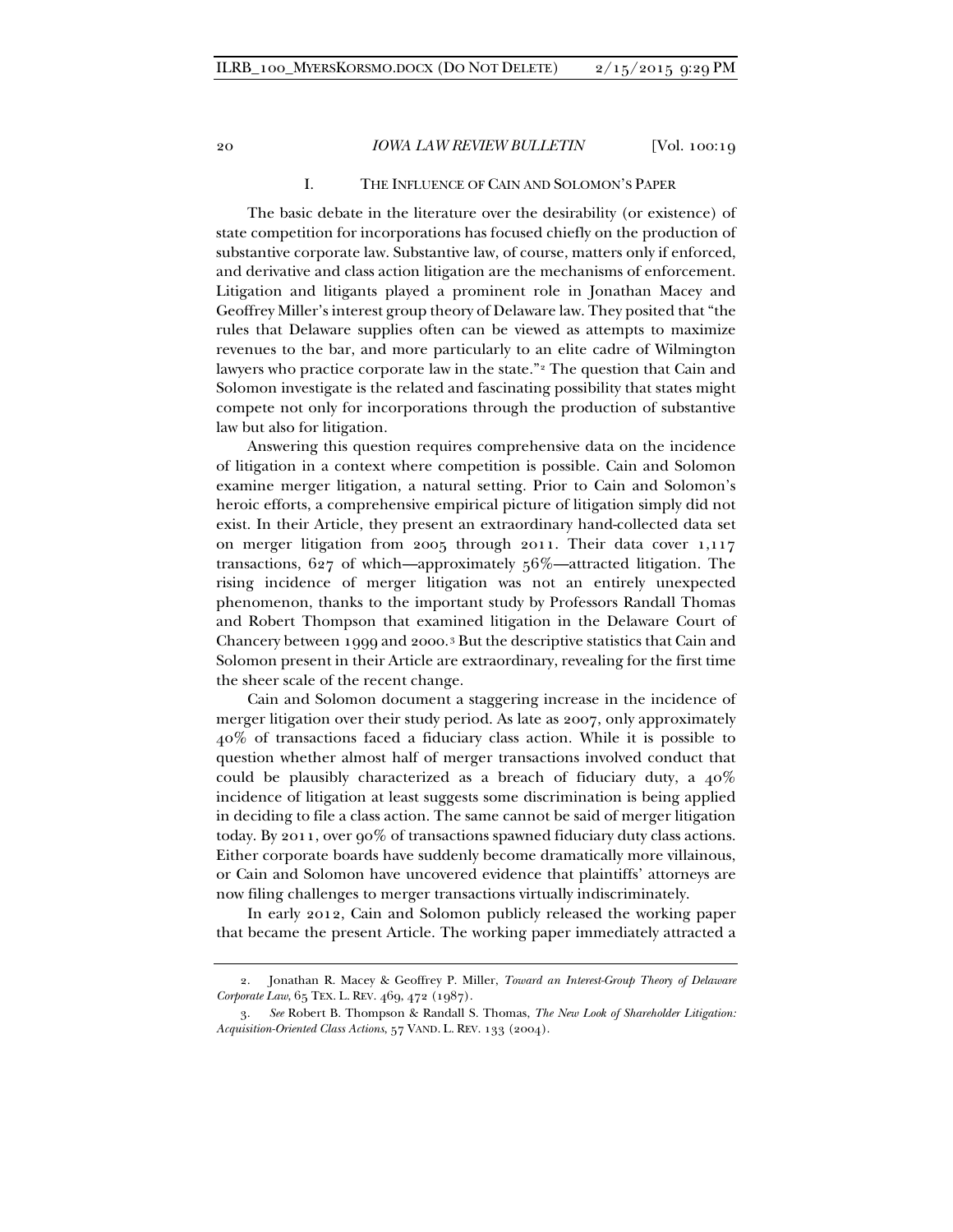great deal of attention for documenting this tremendous explosion in merger litigation. Their paper rightfully became famous, or at least whatever the equivalent of "famous" is in the context of academic work—it was never, to our knowledge, trending on Twitter. Twitter aside, however, it has generated enough attention and influence to make any law professor envious, which seems as good a marker of academic fame as any.

As of the date of this writing, their Article—only now being published has been cited by 22 published law review Articles. For perspective, that is more citations than some tenured law professors will get in their entire academic careers (we did not have the courage to check whether we meet that threshold). The influential commentator Alison Frankel called their draft paper a "must read" study.[4](#page-2-0) It has been cited in court opinions,[5](#page-2-1) in amicus briefs to the U.S. Supreme Court, $6$  and referenced by countless prominent law firms.[7](#page-2-3) The U.S Chamber of Commerce Institute for Legal Reform used it as a centerpiece of their argument against what it called the "merger tax" generated by litigation.[8](#page-2-4) At academic conferences, Cain and Solomon's paper is the starting point for work on contemporary stockholder litigation. Indeed, our work—separately and together—has attempted to build on their findings.[9](#page-2-5) Their working paper has been downloaded approximately 1,100 times from SSRN (again we decline to embarrass ourselves by comparing that download figure to our own). Demand for their findings has been so strong that it has turned into a franchise; Cain and Solomon issue annual follow-up papers that report merger litigation for years following their study period in this Article. Those have been downloaded from SSRN approximately 1,500 as of the time of this writing, and these spinoff papers have themselves been cited

<span id="page-2-0"></span><sup>4.</sup> Allison Frankel, *Must Read: Deal Prof's Study of Competition for M&A Litigation*, REUTERS (Jan. 17, 2012), http://blogs.reuters.com/alison-frankel/2012/01/17/must-read-deal-profsstudy-of-competition-for-ma-litigation.

<span id="page-2-1"></span><sup>5.</sup> *In re* NYSE Euronext Shareholders/ICE Litig., 965 N.Y.S.2d 278, 282 (N.Y. Sup. Ct. 2013) (citing Cain and Solomon for their "startling statistics" about the incidence of merger litigation).

<span id="page-2-2"></span><sup>6.</sup> Brief of Former SEC Commissioners and Officials and Law and Finance Professors as Amici Curiae in Support of Petitioners at 10, Amgen Inc. v. Connecticut Ret. Plans and Trust Funds, 133 S. Ct. 1184 (2013) (No. 11-1085), 2012 WL 3027169.

<span id="page-2-3"></span><sup>7.</sup> *See* Adam O. Emmerich & Trevor S. Norwitz, *An Antidote to Multiforum Shareholder Litigation*, *in* THE INTERNATIONAL COMPARATIVE LEGAL GUIDE TO: MERGERS & ACQUISITIONS 2014 (8TH ED.) *available at* http://www.wlrk.com/webdocs/wlrknew/AttorneyPubs/WLRK.23133. 14.pdf.

<span id="page-2-4"></span><sup>8.</sup> *See The Trial Lawyers' New Merger Tax: Corporate Mergers and the Mega Million-Dollar Litigation Toll on Our Economy*, U.S. CHAMBER INST. FOR LEGAL REFORM (Oct. 24, 2012), http://www.instituteforlegalreform.com/resource/the-trial-lawyers-new-merger-tax-corporatemergers-and-the-mega-million-dollar-litigation-toll-on-our-economy.

<span id="page-2-5"></span><sup>9.</sup> *See* Charles R. Korsmo & Minor Myers, *Appraisal Arbitrage and the Future of Public Company M&A*, 92 WASH. U. L. REV. (forthcoming 2015); Minor Myers, *Fixing Multi-Forum Shareholder Litigation*, 2014 U. ILL. L. REV. 467 (2014).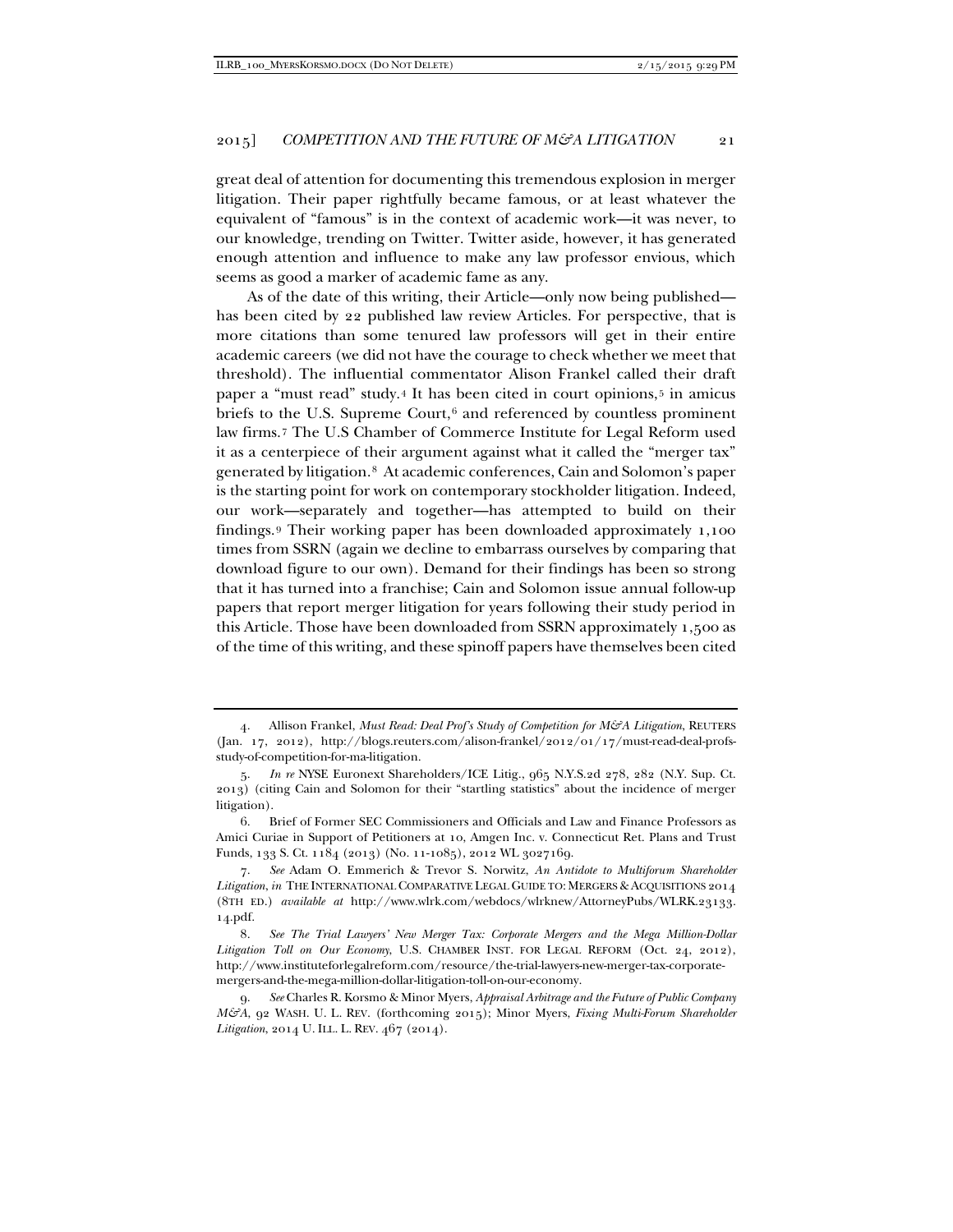on numerous occasions by academic work and by courts.[10](#page-3-0)

In short, this is an important paper, and a model of influential scholarly endeavor. The descriptive statistics showing the rise in merger litigation are by themselves—a vital contribution to our understanding of one of the chief mechanisms of corporate governance, and these findings have justly attracted attention and influence. This influence grows from the importance and novelty of their findings, and Cain and Solomon deserve enormous credit for doing something too little legal scholarship does: supplying basic descriptive information on the object of study. The only problem is that the tremendous attention paid to their arresting descriptive findings has, at times, threatened to draw focus away from the broader question they actually set out to answer about competition for litigation.

The focus of the conventional incorporation debate is on those in a position to select a state of incorporation—corporate executives and their legal advisors—and the incentives that bear on them. In litigation decisions, however, it is not the corporate manager but rather the plaintiffs' attorney that is cast in the crucial role of the decider. The focus of Cain and Solomon's analysis is thus on the incentives facing plaintiffs' attorneys. They posit that courts possess at least two levers for directly affecting the incentives faced by plaintiffs' attorneys: first, the percentage of cases that survive a motion to dismiss, and second, the amount of attorneys' fees awarded in approved settlements of non-dismissed cases. In addition to their data on the raw incidence of litigation, Cain and Solomon also present new data on these questions. Not surprisingly, in light of prior scholarship, their data reveal that most cases settle and only about 20% are dismissed. Further, plaintiffs' attorneys command handsome fees in settlement even when delivering results of dubious value; the average fee in a disclosure-only settlement is \$750,000.

In considering competition for litigation, Cain and Solomon examine two distinct questions. The first is whether plaintiffs respond to differences across courts in dismissal rates and fee awards. That is, do plaintiffs' attorneys actively seek out venues where they have the best chance of surviving a motion to dismiss, and where they will be able to secure the largest legal fee? If the answer to this question is yes, then the second question is whether courts take advantage of this strategic behavior to actively compete to attract filings by being "plaintiff-friendly"—or, really, "plaintiffs' attorney-friendly." On the first question of attorney filing decisions, Cain and Solomon find that plaintiffs' attorneys are more likely to file in the headquarters state if it has an unexpectedly low rate of dismissal.

On the question of court behavior, they find variation across the states.

<span id="page-3-0"></span><sup>10.</sup> *In re* Ebix, Inc. Stockholder Litig., No. 8526-VCN, 2014 WL 3696655, at \*1 (Del. Ch. July 24, 2014) (citing Matthew D. Cain & Steven M. Davidoff, *Takeover Litigation in 2013*, at 2–3 (Ohio State Pub. L. Working Paper No. 236, 2014), *available at* http://ssrn.com/abstract= 2377001).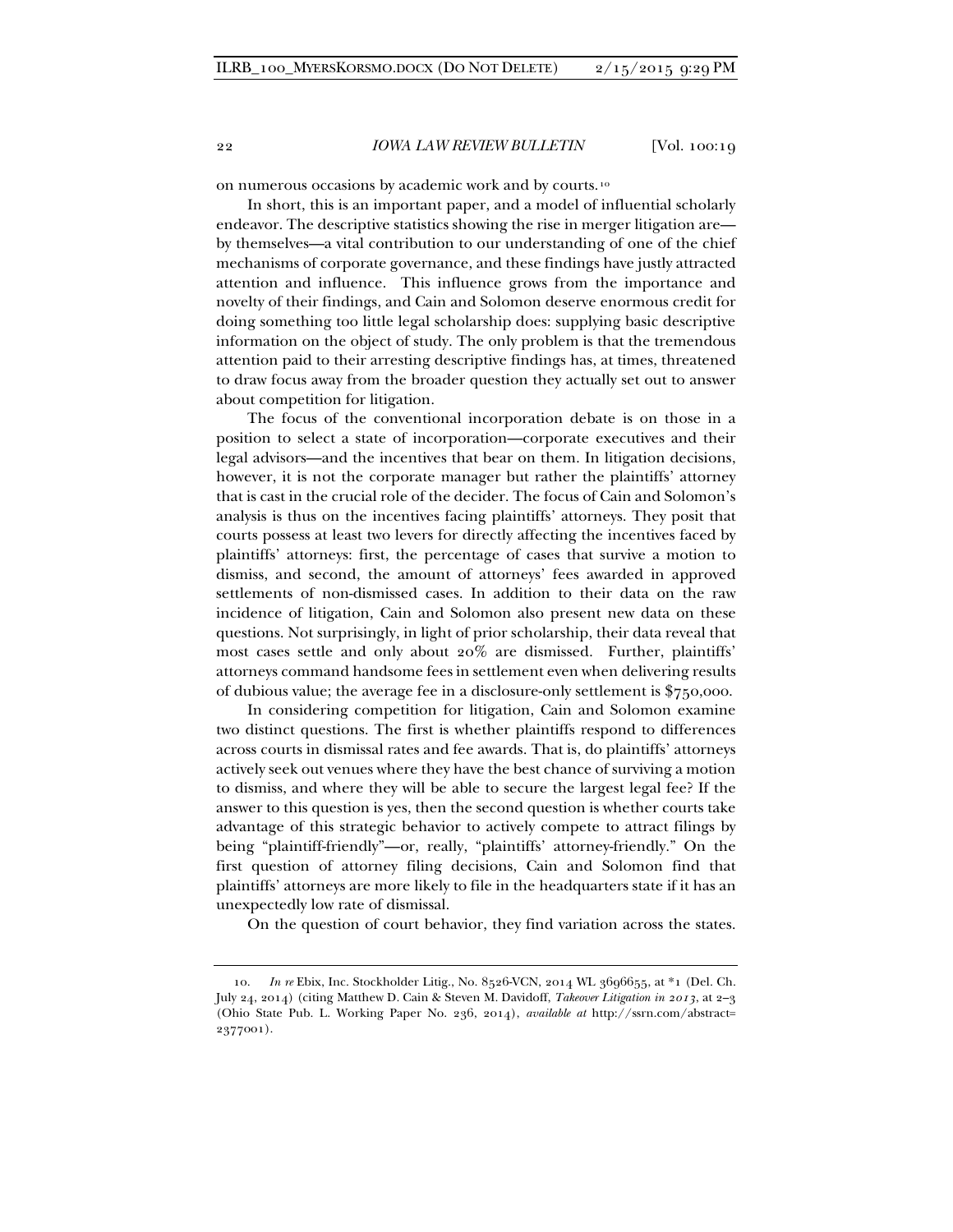Delaware, for example, awarded higher than expected attorneys' fees and dismissed cases at a higher than expected rate. Illinois, by contrast, dismissed dramatically fewer cases than expected and awarded much lower attorneys' fees than expected. Their empirical tests suggest that states with business courts award higher fees when they have lost out on cases in the past, and Delaware may respond to losing cases by reducing its dismissal rate. In sum, the Cain and Solomon findings suggest there is, indeed, competition for litigation.

## II. REFLECTIONS ON COMPETITION FOR STOCKHOLDER LITIGATION

In this section, we focus on some possible limitations of the Cain and Solomon study and draw out some implications of the Article. One threshold issue is what, exactly, is being measured. Each transaction can be challenged by more than one complaint, and the 627 litigated transactions in their sample actually attracted a total of approximately 2,339 individual lawsuits. When multiple suits are filed against the same transaction, they are often filed in more than one court. As Cain and Solomon show, this multi-forum filing pattern has increased alongside the general rise in merger litigation. They acknowledge this, noting that "one driver of multi-jurisdictional litigation may be plaintiffs' attorneys jockeying for fees amongst themselves by filing in differing jurisdictions."[11](#page-4-0) The implications of this for the analysis of litigation competition are manifold, and these implications deserve to be the focus of future study.

This observation suggests that the model that Cain and Solomon use to capture what drives the filing decisions of plaintiffs' attorneys is missing an important variable: the likelihood that the plaintiffs' attorney will gain control of the case. Their Article assumes that the dismissal rate and the amount of fee awards drive filing decisions by plaintiffs' attorneys. To be sure, those are likely the two top factors. But a plaintiffs' attorney can only reap substantial benefits from a low dismissal rate and high fee award if he can secure lead plaintiff status in the first place.

Imagine that some fearless jurisdiction decides to dismiss very few cases and also award handsome fees even for disclosure-only settlements. Lots of plaintiffs' attorneys may wish to file in this Shangri-La, but if each individual plaintiffs' attorney has only a small probability of winning lead counsel appointment—the key to securing a fee award—then the expected benefit from filing in the jurisdiction will be attenuated. The attorney may well find himself better off filing elsewhere in a jurisdiction where he is more likely to be granted lead plaintiff status. Each plaintiffs' attorney will try to maximize the expected return from filing, which will be the product of at least three variables: 1) the odds of surviving dismissal and achieving a settlement; 2) the expected fee award; and 3) the odds of being appointed lead counsel. Cain

<span id="page-4-0"></span><sup>11.</sup> Cain & Solomon, *supra* note 1, at 492 n.115.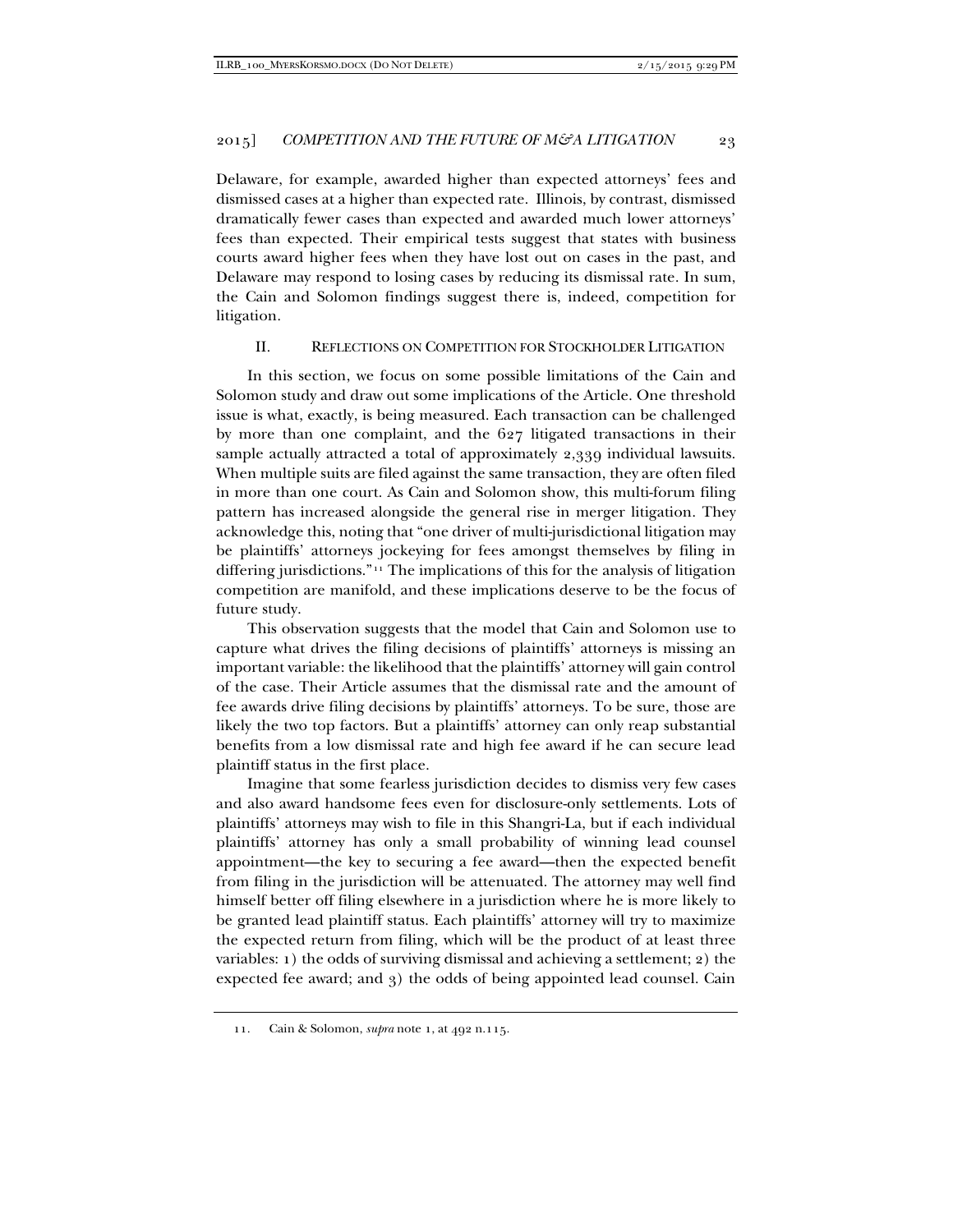and Solomon examine the first two variables but do not incorporate the last.

The requirements for lead plaintiff status—like dismissal rates and fee awards—vary from state to state. Some states privilege fast filers, some may prioritize past successes, and others may be inclined to appoint local attorneys. This variation creates incentives for plaintiffs' attorneys to spread filings across multiple different jurisdictions. Their choices are limited not only to state courts, but include federal courts, too. Cain and Solomon do not make much of the federal court option, treating competition for litigation as something that exists "horizontally based among states and does not have a vertical component to date."<sup>[12](#page-5-0)</sup>

Federal court, however, is a simple option for a fiduciary challenge, requiring only the addition of a federal proxy violation claim or an allegation of diversity among the parties. To a plaintiffs' attorney, filing in federal court is a viable to way to try to win a seat at the bargaining table in litigation. In a study by one of us that looked at filing decisions involving large mergers, more than half of merger targets that were incorporated and headquartered in the same state faced a filing in federal court.<sup>[13](#page-5-1)</sup> For these firms, this approach is the only way to compete for a place at the fee trough. Even among out-ofstate-incorporated target firms, more than 25% were sued in federal court.[14](#page-5-2) This suggests that competition spans all possible court systems where a plaintiffs' attorney may obtain jurisdiction over the defendants. Furthermore, the additional variable of lead plaintiff rules may also drive competition for litigation for courts and plaintiffs' attorneys. In short, courts may compete for cases by offering rules for appointing lead counsel that differ from those in other jurisdictions. Plaintiffs' attorneys may then seek to avoid crowded jurisdictions and focus their energies on the ones where their chance of winning lead counsel appointment is highest, even if that jurisdiction does not offer the lowest dismissal rate or the highest expected attorney fee.

This possibility has implications for analyzing merger litigation as a policy matter, which we explore below, but also for interpreting Cain and Solomon's results. In their empirical analysis, they treat each deal as facing litigation in one place even if there were filings in multiple jurisdictions. They presumably select the jurisdiction where the case was ultimately settled or dismissed. Their analysis assumes that the plaintiffs' attorney selected that jurisdiction to the exclusion of the others, and did so in response to expectations about dismissal rates and attorney fees.

If there were multi-forum filings—and their results show that happened in half of the 2011 deals—the settlement or dismissal in one jurisdiction may not reveal too much about why the case is there in the first place. The plaintiffs' attorney may have filed in this particular jurisdiction in hopes of

<sup>12.</sup> *Id.* at 477.

<span id="page-5-2"></span><span id="page-5-1"></span><span id="page-5-0"></span><sup>13.</sup> Myers, *supra* note 9, at 482–83.

<sup>14.</sup> *Id.*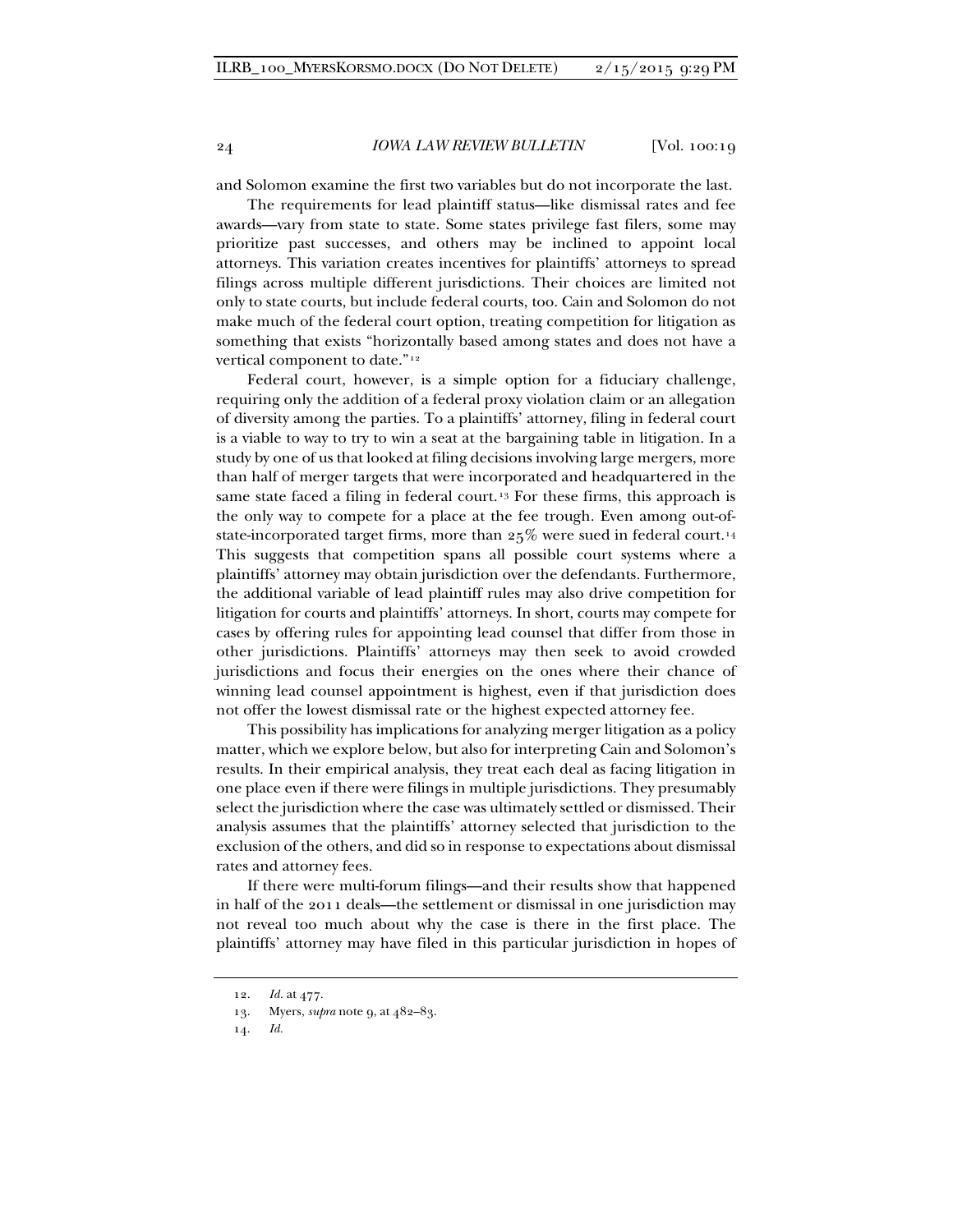winning lead counsel appointment, and the defendants may have decided to settle with the plaintiffs' attorneys in that jurisdiction because they were most pliant. Cain and Solomon have made a major contribution to our understanding of why plaintiffs' attorneys file where they do, and they have laid out a line of research that can plumb more deeply into the motivations and incentives of plaintiffs' attorneys. More work, however, remains to be done to determine the ways in which attorneys make filing decisions and how jurisdictions may compete for litigation activity.

## III. THE FUTURE OF MERGER LITIGATION

The findings of Cain and Solomon raise fundamental questions about the future of merger litigation in the U.S. As Cain and Solomon show, almost all deals of any significant size face litigation, most settle, and most settle for nothing more than supplemental disclosures of dubious value and an average attorneys' fee of  $\frac{6}{750,000}$ . In a recent paper,<sup>[15](#page-6-0)</sup> we add to the bleakness of this picture, showing that the incidence of fiduciary duty class action filings challenging mergers is almost entirely unrelated to the merits. While stockholder actions challenging a proposed merger transaction are generally couched in terms of violations of fiduciary duty, the only issue of genuine consequence to a typical stockholder is the adequacy of the merger consideration. Indeed, in a final period transaction like a merger, a breach of fiduciary duty will generally only be of concern to stockholders if it results in a lower price for their shares. The issues are correlated, of course, but fiduciary violations—at least in this context—can be seen as functioning as a proxy for what really matters: the failure to secure an adequate price.

This failure is at the bottom of any fiduciary claim, and the main reason if not the *only* reason—a typical stockholder might wish to pursue such a claim. A fiduciary breach that does not lead to a lower price can be, at best, of only theoretical interest to most stockholders. Thus, if the merits mattered in the decision to bring a claim, we would expect to see an inverse relationship between the size of the merger premium and the likelihood of a class action challenging the transaction. If, however, the decision to bring a class action is driven primarily by plaintiffs' attorneys seeking deep pockets from whom to extract a quick settlement, we would expect a stronger relationship between deal size and the likelihood of a class action. And, indeed, this is what we observe—class actions challenging mergers are strongly correlated with deal size, and measures of the adequacy of the merger premium are comparably unimportant.

It is nonetheless possible that this ubiquitous merger litigation actually provides a useful function. Having a properly incentivized plaintiffs' attorney scrutinize each transaction to ensure that those involved have complied with

<span id="page-6-0"></span><sup>15.</sup> Charles R. Korsmo & Minor Myers, *The Structure of Stockholder Litigation: When Do the Merits Matter?* 75 OHIO ST. L.J. 829 (2014).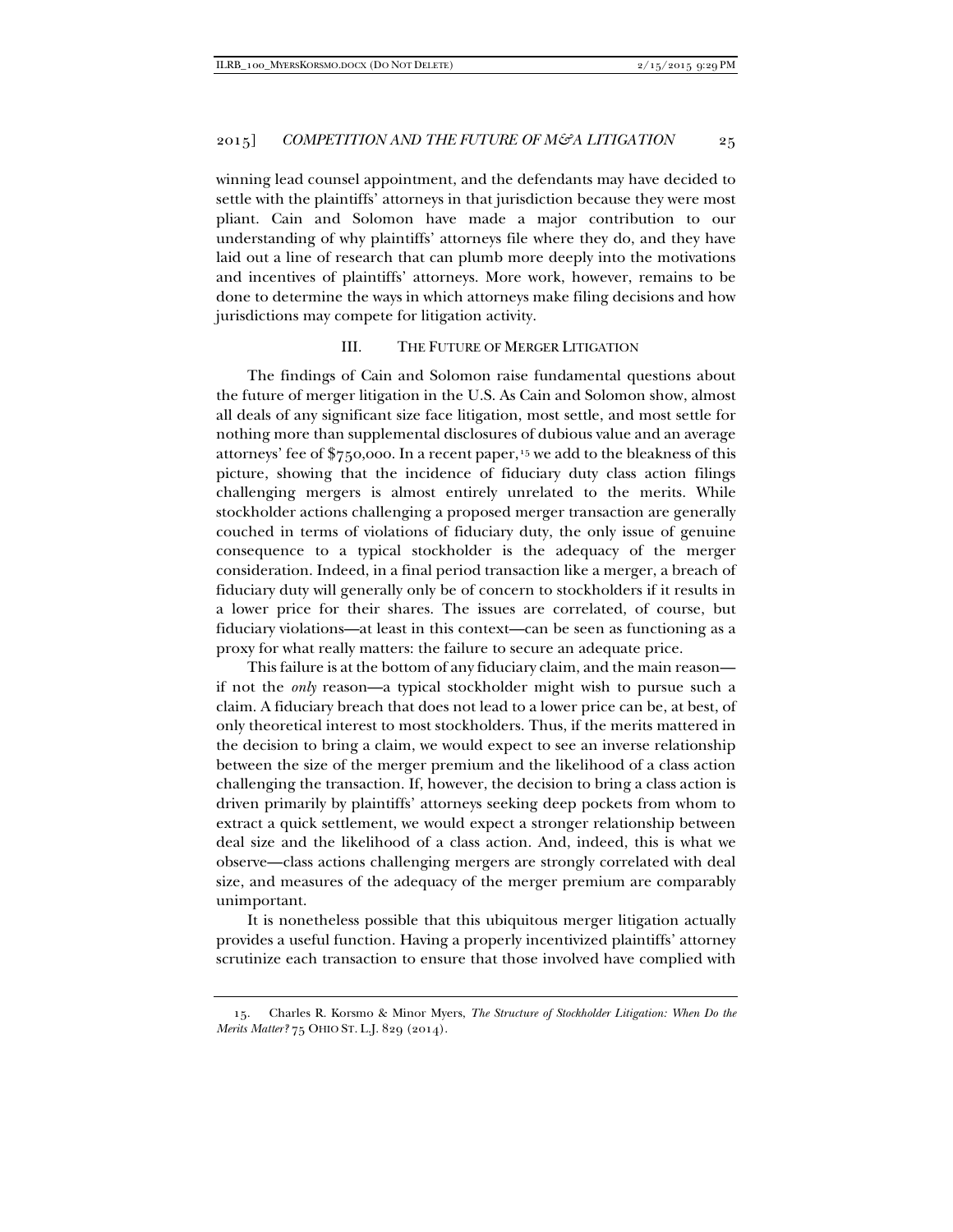their fiduciary obligations could conceivably be the optimal way to police for abusive mergers. The brief for the plaintiffs' attorneys would go something like this: Every merger gets an initial hard look, and the ones that pass scrutiny get off for nothing and a comparatively trivial fee in relation to the size of the deal. These quick settlements of non-problematic cases then allow plaintiffs' attorneys to focus scarce private enforcement resources on the deals that require greater scrutiny.

This story is conceivable but not particularly plausible. Lacking any interest in the ongoing enterprise being sued, plaintiffs' attorneys have little incentive to avoid bringing value-destroying nuisance claims. Perhaps even more problematically, as a risk-averse economic actor, plaintiffs' attorneys have little incentive to aggressively prosecute even meritorious actions. They may be tempted to accept any settlement offer that allows them to recover their out-of-pocket and opportunity costs. In sum, there is little reason to think that plaintiffs' attorneys have the proper incentives to avoid filing nonmeritorious claims and to aggressively pursue meritorious claims.

Multi-forum litigation almost certainly plays a role in exacerbating this situation. The phenomenon presents the characteristics of a plausible "raceto-the-bottom" scenario. Jurisdictions can compete to attract filings by offering rules that are attractive to the stakeholder making the filing decision—the plaintiffs' attorneys—and defendants can settle claims by selling to the lowest bidder. The stockholders, as usual, do not have a seat at the table. Cain and Solomon are thus right to identify multi-forum adjudication as a problem, and to the extent their proposed reforms reduce abuses, they may help to blunt these negative dynamics. We suspect, however, that the proposed reforms would only be nibbling at the edges of the problem. Scholars have been documenting the unimportance of the merits in stockholder litigation for decades, long before multi-forum litigation became prevalent.[16](#page-7-0) Even in a world with no inter-jurisdictional competition at all, we suspect that most forms of stockholder litigation would remain firmly untethered (to coin an oxymoron) from the merits.

This problem, ultimately, is rooted in the basic structure of stockholder litigation and the unavoidable reality of agency costs in class and derivative actions. The stockholders must rely on the diligence and good faith of the attorney working on their behalf, yet the interests of that attorney can diverge sharply from the interests of the stockholders—most obviously in that the attorney's incentive will be to maximize his fees, rather than the value of the recovery to the stockholders. This agency problem is made especially acute by the fact that it is the plaintiffs' attorney who almost always exercises genuine control over the litigation, for the simple reason that they almost always have

<span id="page-7-0"></span><sup>16.</sup> *See, e.g.*, Janet Cooper Alexander, Do the Merits Matter? A Study of Settlements in Securities Class Actions, 43 STAN. L. REV. 497 (1991); Roberta Romano, *The Shareholder Suit: Litigation Without Foundation?*, 7 J.L. ECON. & ORG. 55 (1991).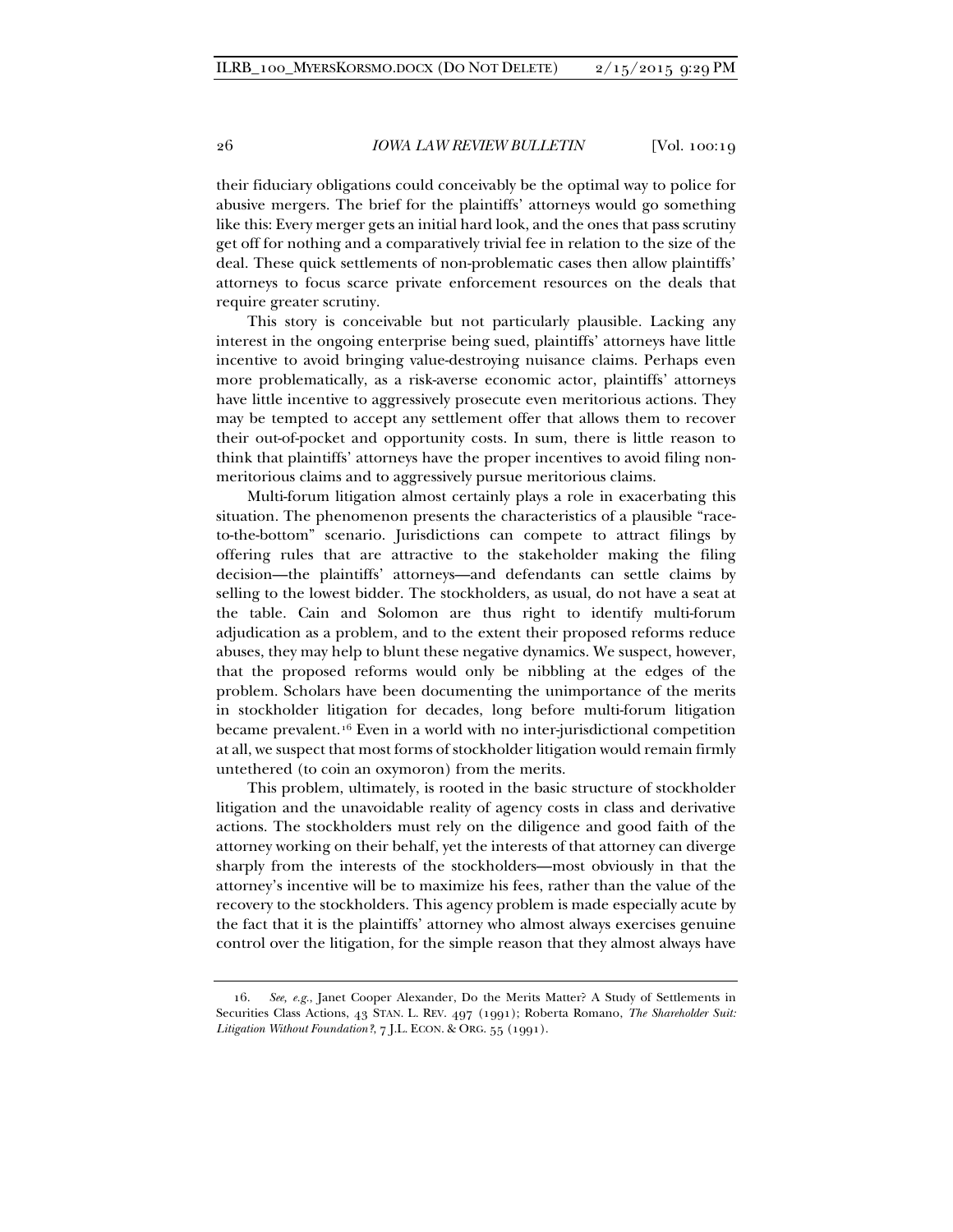a financial stake far exceeding that of any individual stockholder. Furthermore, the dispersed stockholders have little practical ability or incentive to effectively monitor the attorneys. As a result, it is the attorneys, and not the stockholders, who decide when to initiate a lawsuit, how to prosecute it, when to settle it, and on what terms.

The use of contingency fees should theoretically help to align the interests of stockholders and their attorneys. The ability to secure sizable attorneys' fees even without any monetary recovery to the stockholders, however, renders this alignment largely illusory. The defendants care only about the aggregate cost of a settlement, and they are typically indifferent as to its allocation among the plaintiffs' attorneys and the stockholders. As a result, plaintiffs' attorneys find a willing partner in abusing their control of the litigation and maximize the value of a settlement going to themselves rather than the putative plaintiffs. And, indeed, Cain and Solomon document the pervasiveness of collusive and low-value settlements in stockholder litigation, showing that approximately 80% of merger class actions end with so-called "disclosure-only" settlements, where stockholders receive no cash at all.

That these phenomena are rooted in the structure of stockholder litigation is further revealed by the counter-example of appraisal litigation, the rise of which we have documented in a forthcoming paper.[17](#page-8-0) An appraisal action allows a minority shareholder to dissent from a merger and receive the judicially-determined "fair value" of their shares. As such, an appraisal action seeks to rectify the same harm that ought to underlie other merger litigation—inadequate merger consideration. Yet the structure of an appraisal claim—the composition of the plaintiff class, the cost of bringing a claim, the role of the attorney, the fee shifting rules—is entirely different from the structure of fiduciary class actions. For example, in an appraisal action, there is no class mechanism. Each stockholder must affirmatively opt in and forego the merger consideration. There must necessarily be a real plaintiff with a real economic stake, and it is this plaintiff who hires the lawyer, rather than the other way around. The collective action and agency problems that plague fiduciary duty class actions should thus be largely absent from appraisal.

The nature of the appraisal remedy also works to eliminate the possibility of collusive settlements and reduce the appeal of nuisance litigation. The plaintiff must put real skin into the game by foregoing the merger consideration, and can receive but one form of remedy: cash for the fair value of his shares. The very real possibility that the court may find fair value to be *less* than the merger consideration serves as a deterrent to nuisance litigation. Furthermore, the unavailability of non-cash remedies renders impossible the kind of collusive "disclosure only" settlements seen in other merger litigation. Claims settle for cash or not at all, and the only source of a fee for the

<span id="page-8-0"></span><sup>17.</sup> *See* Korsmo & Myers, *supra* note 9.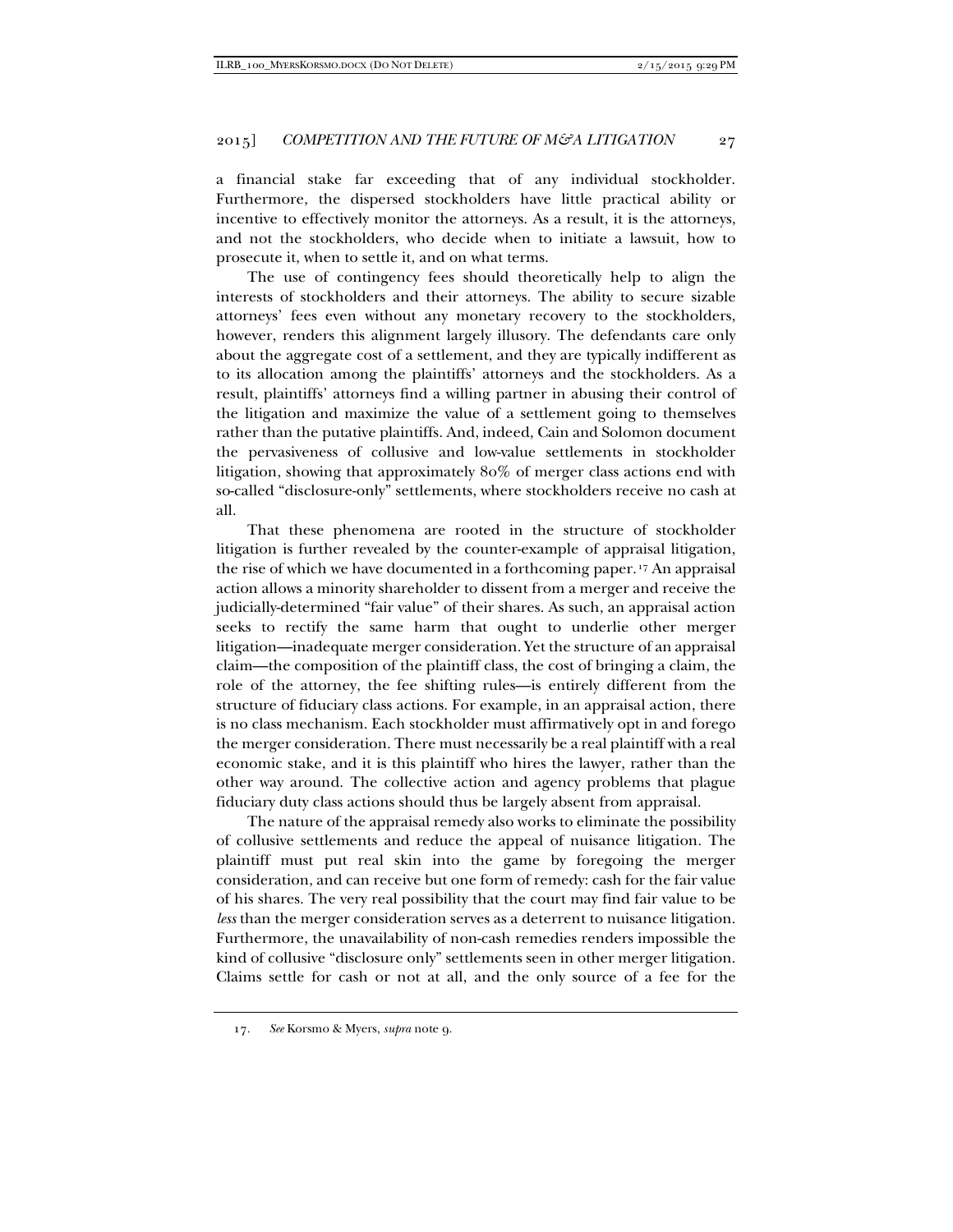plaintiffs' attorney is the plaintiff himself, either as an hourly fee or as a share of the ultimate cash recovery.

If the pathologies associated with most merger litigation are driven by an agency problem—and by the ability of plaintiffs' attorneys to secure substantial fees even in the absence of any real recovery for the stockholders we would expect those pathologies to be largely absent in appraisal litigation. And, indeed, we find that the incidence of appraisal litigation is strongly correlated with the merits. Appraisal petitioners appear to be highly selective in initiating litigation, targeting deals with abnormally small merger premia, and aggressively litigating cases all the way to trial at a far higher rate than in other forms of merger litigation.

We believe the most effective way—perhaps the *only* effective way—to alter the dynamics of merger class actions is to alter the structure of such class actions in ways that make them more like appraisal. One possibility would be to simply eliminate the ability of plaintiffs' attorneys to receive fees except as a share of a monetary recovery for stockholders. More radically, as we propose in a new working paper,<sup>[18](#page-9-0)</sup> the stockholder class action could be eliminated altogether and replaced by a market for legal claims—what we call "aggregation by acquisition." This would require both eliminating the opt-in class action and the contemporaneous ownership requirement, which currently poses an obstacle to pursuing a legal claim that arose prior to the plaintiff buying the stock. Eliminating the contemporaneous ownership requirement would allow specialized investors to evaluate the merits of any potential legal claim—such as a merger challenge—before investing, and then affirmatively choose to buy into a meritorious fiduciary claim by buying a large enough stake to justify pursuing a claim. Such a dynamic has already arisen in the appraisal context, and represents a positive development. This phenomenon—often described as "appraisal arbitrage"—will, in our view, lead to superior deterrence of managerial wrongdoing and superior compensation for minority stockholders. Eliminating the traditional opt-out class action would allow this dynamic to emerge in other types of stockholder litigation.

The downside of this reform, of course, is that it would effectively strip many small stockholders of their ability to pursue fiduciary and other claims. This downside, however, is more symbolic than real. As things currently stand, there is little evidence to suggest that minority stockholders—indeed, any stockholders—obtain substantial benefits from the operation of stockholder class actions. Thus, eliminating stockholder class actions would not strip minority shareholders of anything they do not already lack. On the contrary, any loss would be more than offset by the benefits associated with an

<span id="page-9-0"></span><sup>18.</sup> *See* Charles R. Korsmo & Minor Myers, *Aggregation by Acquisition: Replacing Class Actions with a Market for Legal Claims* (Oct. 1, 2014) (unpublished manuscript) (on file with the Iowa Law Review).